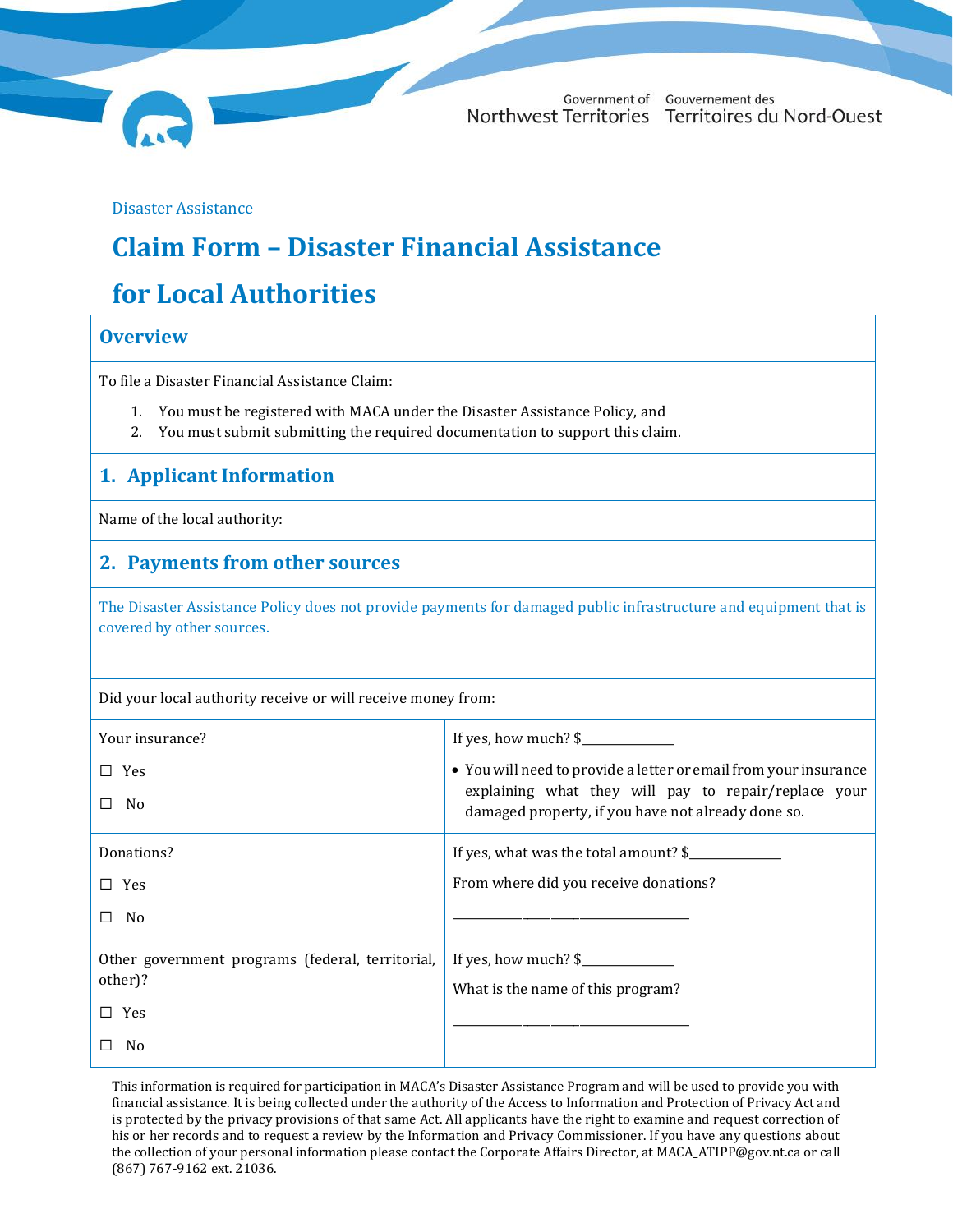

| Another source?                                                                                                                                                                | If yes, how much? \$             |  |  |  |
|--------------------------------------------------------------------------------------------------------------------------------------------------------------------------------|----------------------------------|--|--|--|
| $\square$ Yes                                                                                                                                                                  | What is the name of this source? |  |  |  |
| No<br>□                                                                                                                                                                        |                                  |  |  |  |
| Settlement of a legal claim?                                                                                                                                                   |                                  |  |  |  |
| $\square$ Yes                                                                                                                                                                  | If yes, how much? \$             |  |  |  |
| $\Box$<br>- No                                                                                                                                                                 |                                  |  |  |  |
| 3. Assessment of damage                                                                                                                                                        |                                  |  |  |  |
| The local authority is responsible to assess the damage to their public infrastructure and equipment, and document<br>it in a damage assessment. These costs are reimbursable. |                                  |  |  |  |
| Do you have a damage assessment showing the damage to your public infrastructure and equipment?                                                                                |                                  |  |  |  |
| $\Box$ Yes – Attach a copy with this form if you haven't already provided one to MACA.                                                                                         |                                  |  |  |  |
| $\Box$ No                                                                                                                                                                      |                                  |  |  |  |
| If yes, how did you prepare for this damage assessment? - Select all that apply.                                                                                               |                                  |  |  |  |
| With contracts to third parties (e.g., adjusters, engineering firm, etc.) - Add your expenses in section 9<br>П<br>'Expenses'.                                                 |                                  |  |  |  |
| $\Box$ Using employees and equipment owned by the local authority? Add your expenses in section 0                                                                              |                                  |  |  |  |
|                                                                                                                                                                                |                                  |  |  |  |
| Personnel and equipment                                                                                                                                                        |                                  |  |  |  |
|                                                                                                                                                                                |                                  |  |  |  |
|                                                                                                                                                                                |                                  |  |  |  |
|                                                                                                                                                                                |                                  |  |  |  |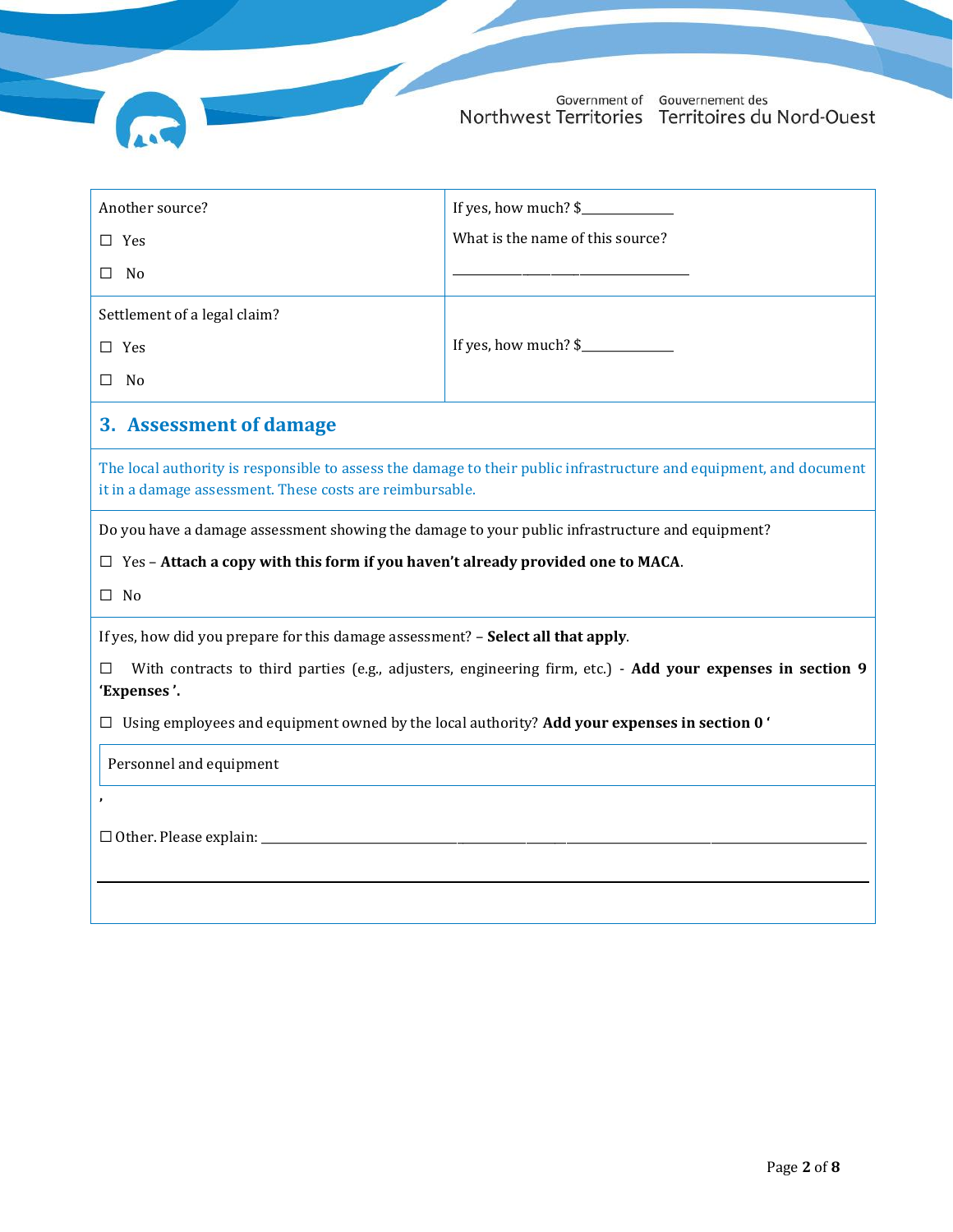

<span id="page-2-0"></span>

| 4. Measures to prevent damage                                                                                                                                                                      |                                                                           |  |  |  |  |
|----------------------------------------------------------------------------------------------------------------------------------------------------------------------------------------------------|---------------------------------------------------------------------------|--|--|--|--|
| Did you put measures in place to prevent damage?                                                                                                                                                   | What date did you put them in place (yyyy/mm/dd)?                         |  |  |  |  |
| $\square$ Yes                                                                                                                                                                                      |                                                                           |  |  |  |  |
| No<br>ப                                                                                                                                                                                            |                                                                           |  |  |  |  |
| What measures did you put in place? Select all that apply.                                                                                                                                         |                                                                           |  |  |  |  |
| $\Box$ Moving items to higher grounds                                                                                                                                                              |                                                                           |  |  |  |  |
| $\Box$ Board up doors and windows                                                                                                                                                                  |                                                                           |  |  |  |  |
| $\Box$ Build a dike, backfill, or rock fill                                                                                                                                                        |                                                                           |  |  |  |  |
| $\Box$ Dig a ditch                                                                                                                                                                                 |                                                                           |  |  |  |  |
| $\Box$ Install or monitor of pumps                                                                                                                                                                 |                                                                           |  |  |  |  |
| $\Box$ Putting up temporary signage                                                                                                                                                                |                                                                           |  |  |  |  |
| $\Box$ Making temporary routes to keeping public access safe on roads                                                                                                                              |                                                                           |  |  |  |  |
| $\Box$ Renting equipment to prevent damage or protect the safety of residents                                                                                                                      |                                                                           |  |  |  |  |
|                                                                                                                                                                                                    |                                                                           |  |  |  |  |
|                                                                                                                                                                                                    |                                                                           |  |  |  |  |
| Do you have expenses for putting measures in place to prevent damage?                                                                                                                              |                                                                           |  |  |  |  |
| $\Box$ Yes - Add your expenses in section 9 'Expenses'.                                                                                                                                            |                                                                           |  |  |  |  |
| No<br>$\perp$                                                                                                                                                                                      |                                                                           |  |  |  |  |
| 5. Emergency response operations                                                                                                                                                                   |                                                                           |  |  |  |  |
| Local authorities can be reimbursed for the cost of responding to a disaster from the time it happens to maximum of<br>six (6) months. This expense can be listed using the example in Appendix A. |                                                                           |  |  |  |  |
| Do you have expenses for emergency operations to respond to the disaster?                                                                                                                          |                                                                           |  |  |  |  |
| $\Box$ Yes - Add your expenses in section 9 'Expenses'.                                                                                                                                            |                                                                           |  |  |  |  |
| No<br>⊔                                                                                                                                                                                            |                                                                           |  |  |  |  |
| What date did you start your emergency response<br>operations (yyyy/mm/dd)?                                                                                                                        | What date did you end your emergency response<br>operations (yyyy/mm/dd)? |  |  |  |  |
|                                                                                                                                                                                                    |                                                                           |  |  |  |  |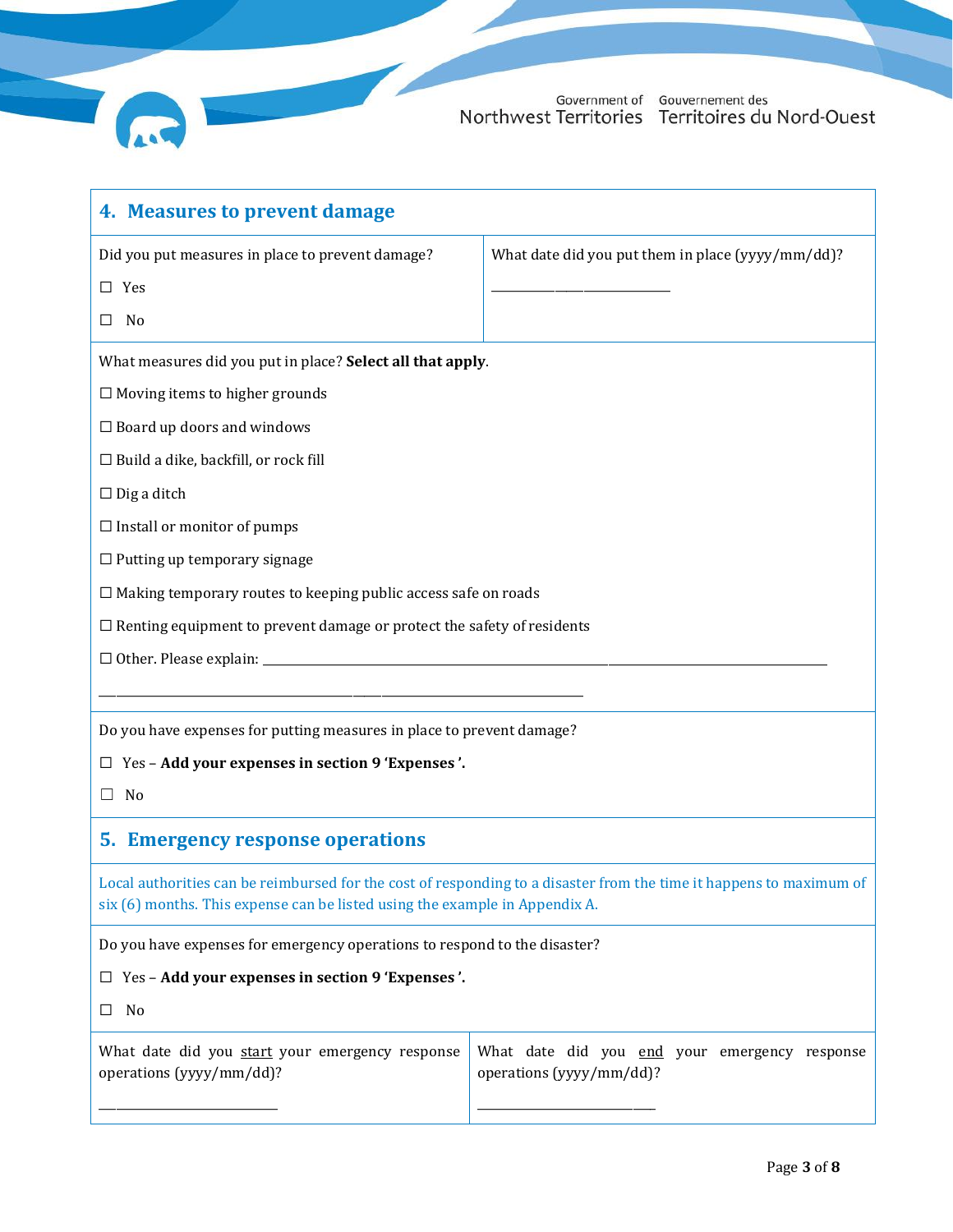

#### **6. Personnel and equipment**

Local authorities are expected to use their employees, equipment, and resources before hiring external contractors.

Did any employees of the local authority work on the response and recovery of the disaster?

☐ Yes

☐ No

If yes, please fill the log below for all activities that employees worked on (cleanup, road repairs, evacuation, etc.) using the employee categories below.

- You also need to submit timesheets and proof of payment of employees. Please number them.
- Use one line per employee.
- If you need additional space, please provide a separate table or Excel spreadsheet outlining the additional information.

The time of employees will be reimbursed as per the categories below:

- a. The overtime of regular full-time, part-time, and seasonal employees. Do not include the salary of regular employees.
- b. The salary of regular full-time, part-time, and seasonal employees reassigned (backfill) from their usual duties to work on the disaster (maximum of six (6) months).
- c. The salary of new temporary employees hired just to work on the disaster (maximum of six (6) months).

| <b>Names of</b><br>individuals | <b>Title</b>                   | Category<br>of<br>employee | <b>Start and end</b><br>dates<br>(yyyy/mm/dd) | <b>General description of</b><br>work done by this<br>individual | <b>Time</b><br>sheet/proof<br>of payment<br># | <b>Total</b><br>$(s)$ |
|--------------------------------|--------------------------------|----------------------------|-----------------------------------------------|------------------------------------------------------------------|-----------------------------------------------|-----------------------|
| Example<br>John<br>Gruben      | Heavy<br>machinery<br>operator | a                          | 2021/05/29 to<br>2021/06/25                   | Clearing<br>debris<br>from<br>roads.                             | $\mathbf{1}$                                  | \$7,254               |
|                                |                                |                            |                                               |                                                                  |                                               |                       |
|                                |                                |                            |                                               |                                                                  |                                               |                       |
|                                |                                |                            |                                               |                                                                  |                                               |                       |
|                                |                                |                            |                                               |                                                                  |                                               |                       |
|                                |                                |                            |                                               |                                                                  |                                               |                       |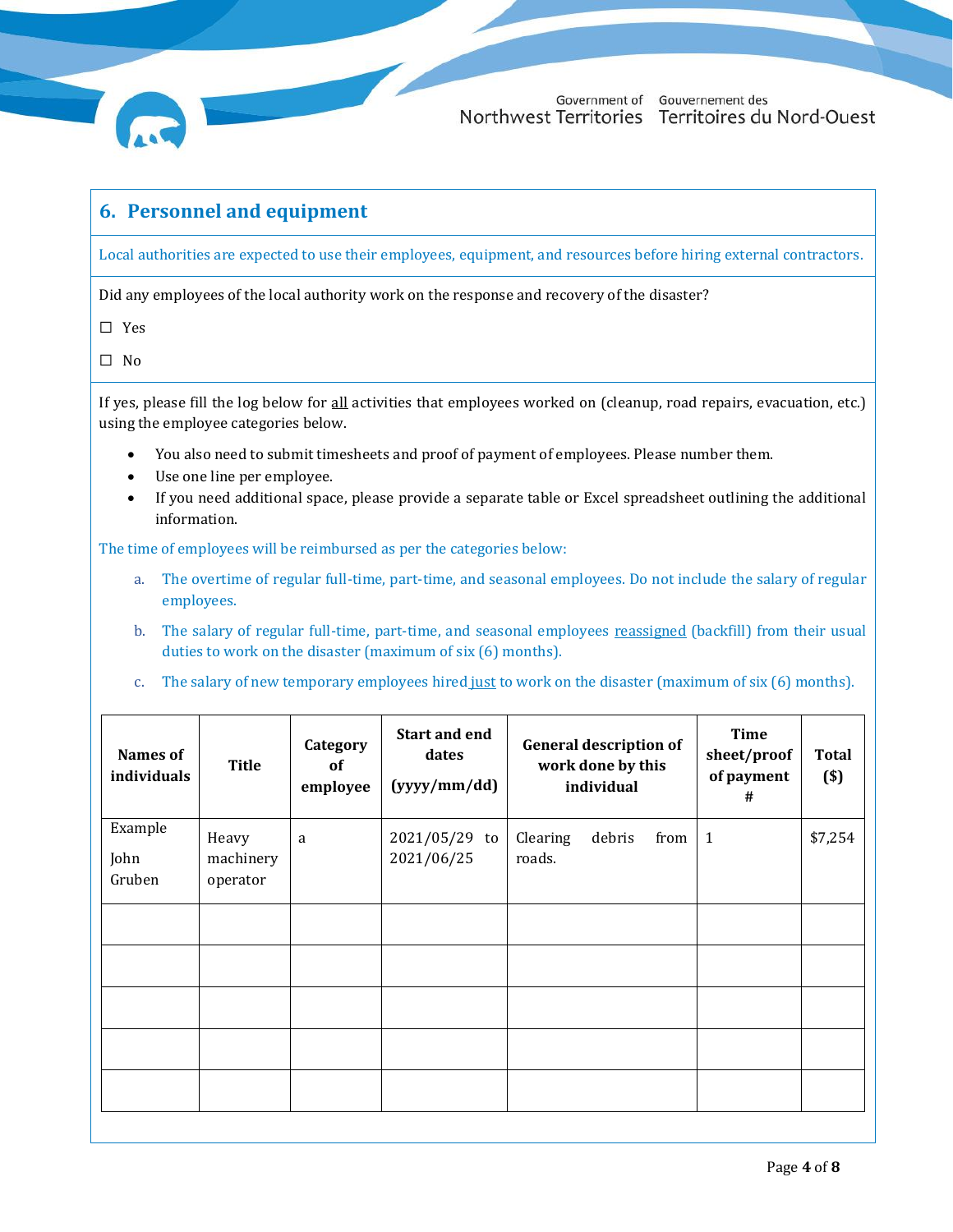Did the local authority use any of its heavy equipment to respond and recover from the disaster?

☐ Yes

☐ No

If yes, please fill the log below for all activities heavy equipment worked on (cleanup, road repairs, evacuation, etc.). If you need additional space, please provide a separate table or excel spreadsheet outlining the additional information.

| <b>Type of heavy</b><br>equipment | Date<br>(yyyy/mm / dd) | <b>Number</b><br>of hours | <b>General description of work done</b> |
|-----------------------------------|------------------------|---------------------------|-----------------------------------------|
| Loader                            | 2021/05/11             | 6.5                       | Clearing debris from roads.             |
|                                   |                        |                           |                                         |
|                                   |                        |                           |                                         |

### **7. Cleanup log**

Did you pay a contractor or a company to clean up after the disaster?

☐ Yes – **Add your expenses in section [9](#page-5-0) '[Expenses](#page-5-0) '.**

☐ No

Did you rent equipment (e.g., pumps, humidifier, dumpsters, etc.) to clean up after the disaster?

☐ Yes – **Add your expenses in section [9](#page-5-0) '[Expenses](#page-5-0) '.**

☐ No

Did you pay employees to clean up after the disaster?

#### ☐ Yes – **Please include their time in sectio[n 0](#page-2-0) ['](#page-2-0)**

[Personnel and equipment](#page-2-0)

**'.**

☐ No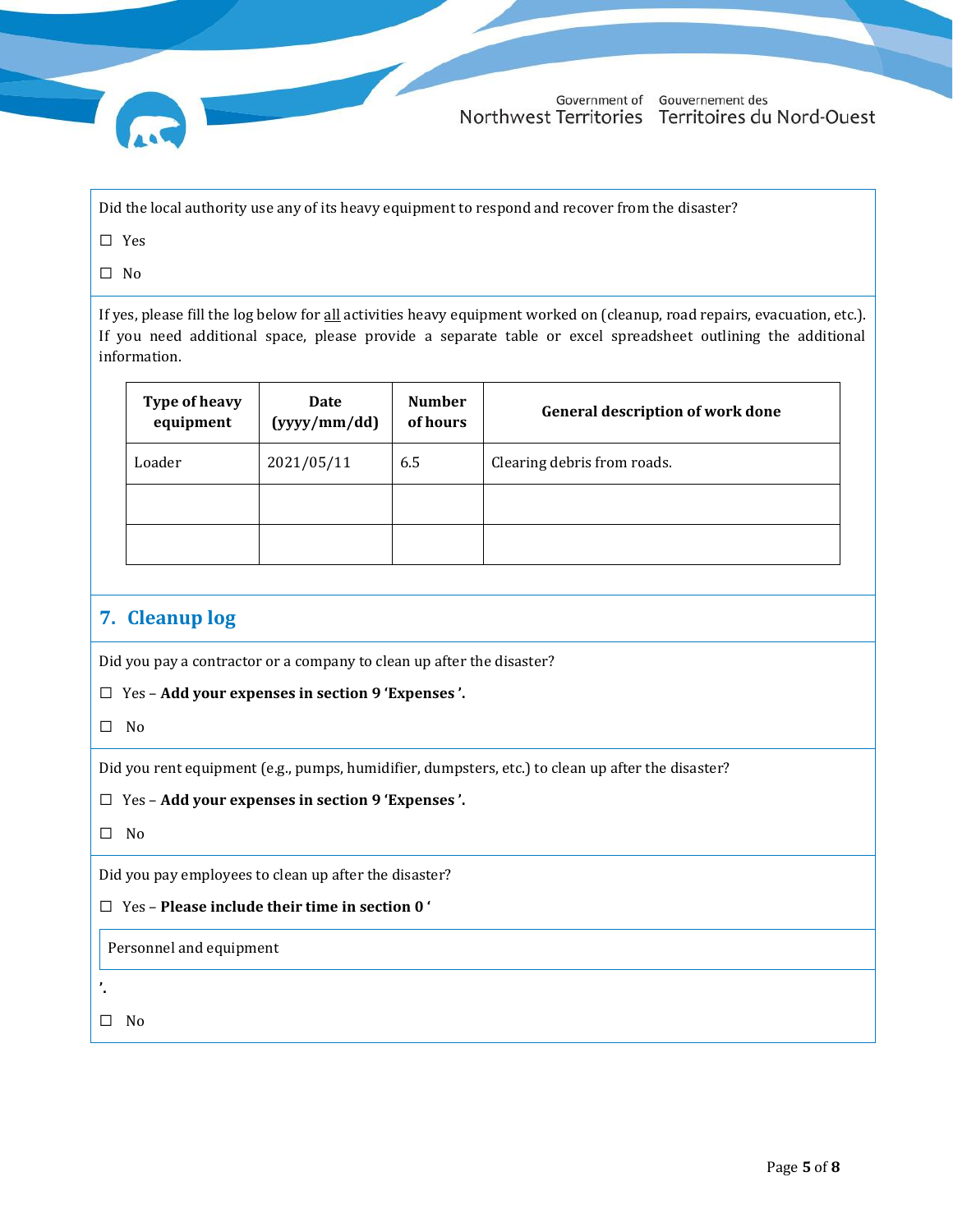

#### **8. Road repairs**

Did you have expenses to repair damaged roads?

☐ Yes

☐ No – **Skip to the next section**.

If yes, what type of road repair expenses do you have? – **Select all that apply**.

☐ Invoices for contracts to third parties - **Add your expenses in section [9](#page-5-0) '[Expenses](#page-5-0) '.**

☐ Using employees and equipment owned by the local authority - **Add your expenses in section [0](#page-2-0) ['](#page-2-0)**

[Personnel and equipment](#page-2-0)

#### <span id="page-5-0"></span>**9. Expenses**

**'**

Use this section to list your costs for:

- emergency response operations,
- assessment of damage,
- measures taken to prevent damage before the disaster,
- cleaning up,
- repairs or replacement of public infrastructure or equipment,
- loss of content,
- road repairs, and
- mitigation enhancements.

All costs must have a proof of payment like a receipt, contractor invoice or quote for work not completed. If you are claiming for salary of employees, attach timesheets and proof of payment.

Number your receipts.

Please see Appendix A for an example of how to list your expenses.

Do you have costs for mitigation enhancements?

☐ Yes

☐ No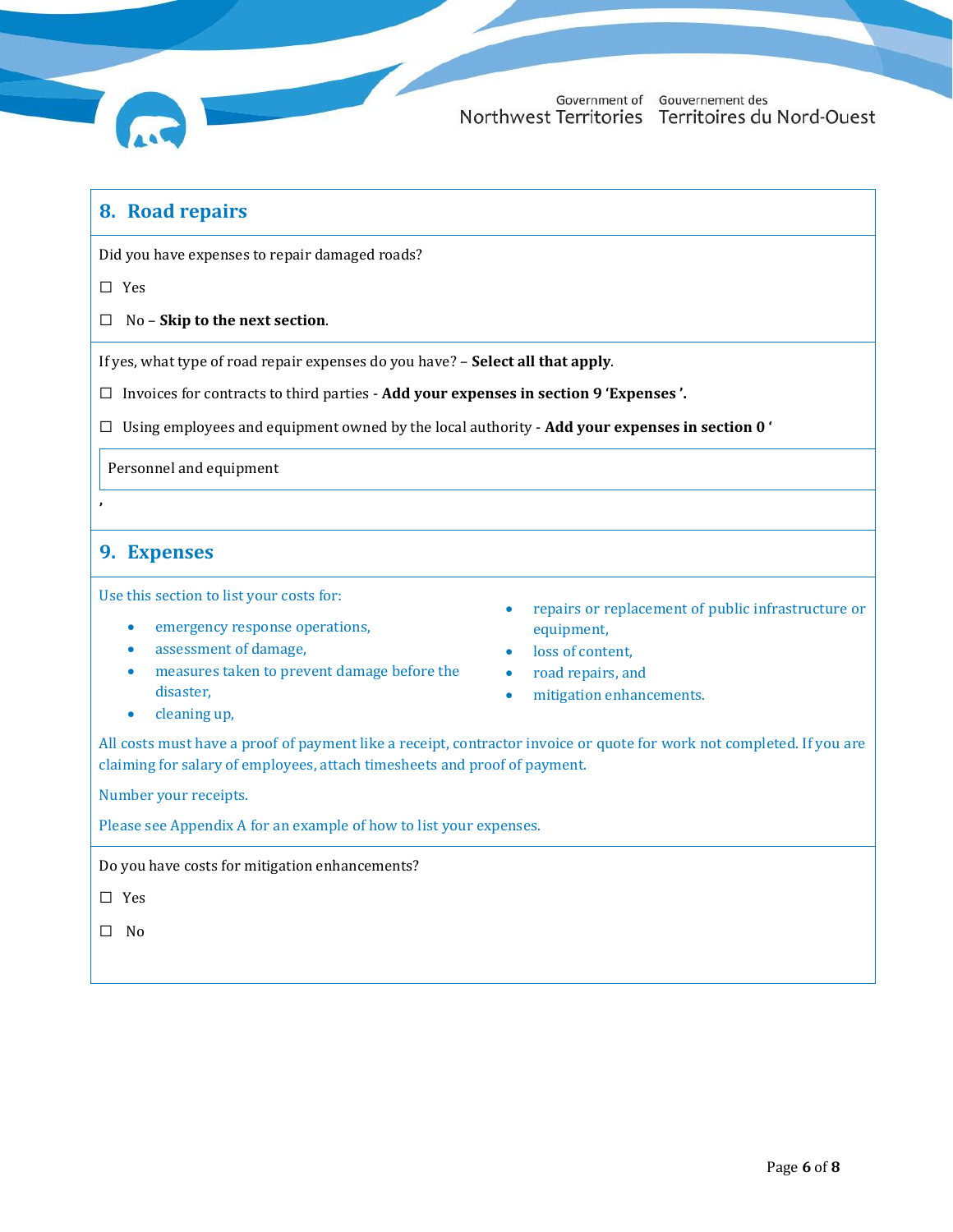

## **10. Declaration**

By filling and sending this form to MACA:

- I declare that:
	- $\checkmark$  The statements made in this application are, to the best of my knowledge, information and belief, true, and
	- ✓ I am not asking for assistance for lost or damaged property as a result of the disaster paid for by another source of funding.
- I agree to:
	- Provide MACA with all the information and documents requested for this claim, no later than 30 days after a written request was sent,
	- $\checkmark$  Let MACA know if there are any changes to the local authority's situation that may change the local authority's eligibility or amount of assistance, and
	- $\checkmark$  Repay to the GNWT any payments that the local authority was not eligible to receive.

\_\_\_\_\_\_\_\_\_\_\_\_\_\_\_\_\_\_\_\_\_\_\_\_\_\_\_\_\_\_\_\_\_\_\_\_\_\_\_ \_\_\_\_\_\_\_\_\_\_\_\_\_\_\_\_\_\_\_\_\_\_\_\_\_\_

- I authorize the GNWT to:
	- $\checkmark$  Share the local authority's information with other departments, governments and organizations that are providing assistance for this disaster, and
	- $\checkmark$  Use all information to assess the local authority's claim and the community's circumstances after the disaster.
- My consent is valid from the date I signed this form, or in the case that I submitted the form electronically with no signature, from the date I submitted the form. The information contained within related to my property may be used for future claims to determine eligibility of future claims for this property.

Signature of Applicant Date (yyyy/mm/dd)